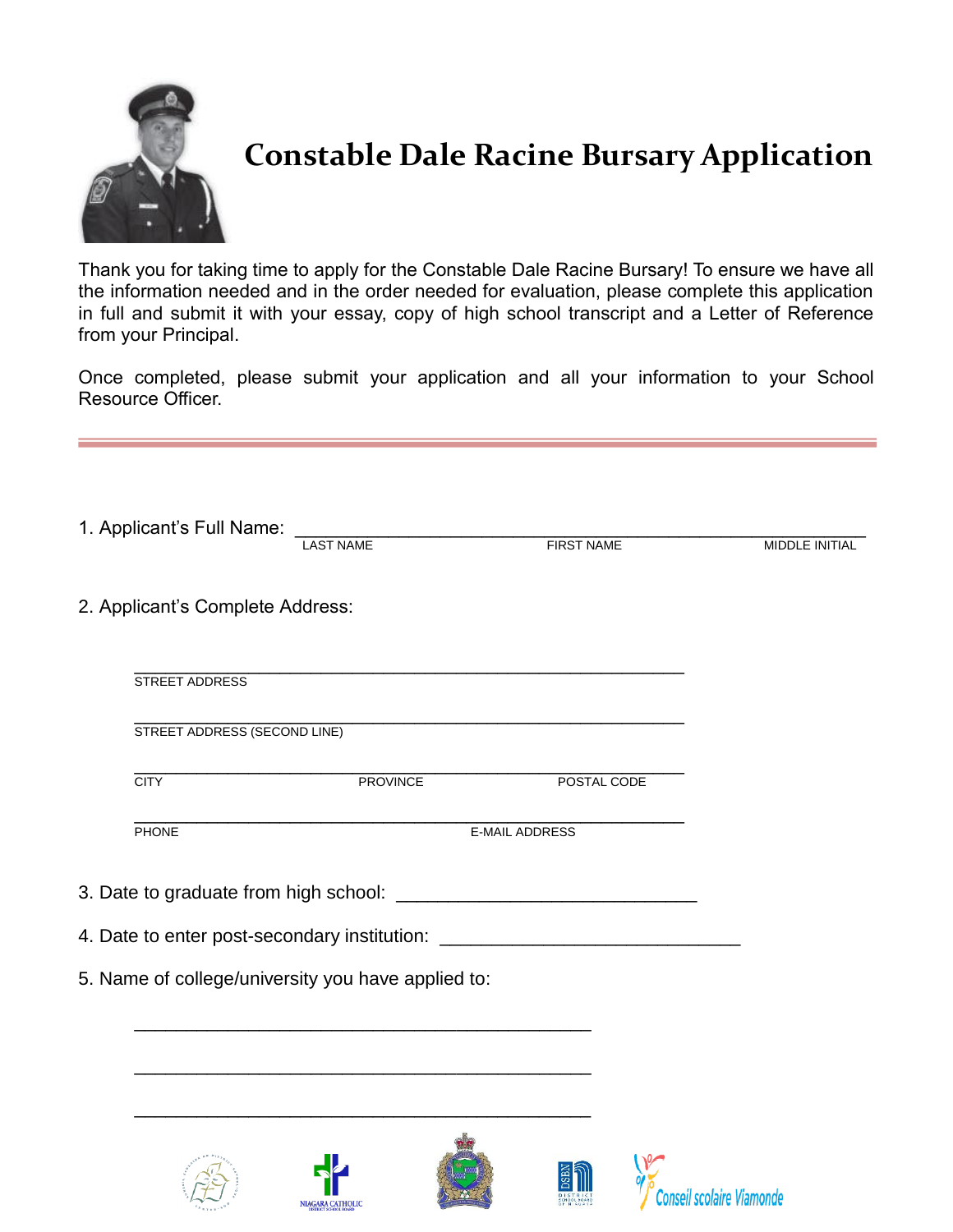6. List your chosen major(s)/program(s) of study:

 $\overline{\phantom{a}}$  ,  $\overline{\phantom{a}}$  ,  $\overline{\phantom{a}}$  ,  $\overline{\phantom{a}}$  ,  $\overline{\phantom{a}}$  ,  $\overline{\phantom{a}}$  ,  $\overline{\phantom{a}}$  ,  $\overline{\phantom{a}}$  ,  $\overline{\phantom{a}}$  ,  $\overline{\phantom{a}}$  ,  $\overline{\phantom{a}}$  ,  $\overline{\phantom{a}}$  ,  $\overline{\phantom{a}}$  ,  $\overline{\phantom{a}}$  ,  $\overline{\phantom{a}}$  ,  $\overline{\phantom{a}}$ 

\_\_\_\_\_\_\_\_\_\_\_\_\_\_\_\_\_\_\_\_\_\_\_\_\_\_\_\_\_\_\_\_\_\_\_\_\_\_\_\_\_\_\_\_

7. List your extracurricular activities (include any descriptions or details as attachments):

\_\_\_\_\_\_\_\_\_\_\_\_\_\_\_\_\_\_\_\_\_\_\_\_\_\_\_\_\_\_\_\_\_\_\_\_\_\_\_\_\_\_\_\_\_\_\_\_\_\_\_\_\_\_\_\_\_\_\_\_\_\_

\_\_\_\_\_\_\_\_\_\_\_\_\_\_\_\_\_\_\_\_\_\_\_\_\_\_\_\_\_\_\_\_\_\_\_\_\_\_\_\_\_\_\_\_\_\_\_\_\_\_\_\_\_\_\_\_\_\_\_\_\_\_ \_\_\_\_\_\_\_\_\_\_\_\_\_\_\_\_\_\_\_\_\_\_\_\_\_\_\_\_\_\_\_\_\_\_\_\_\_\_\_\_\_\_\_\_\_\_\_\_\_\_\_\_\_\_\_\_\_\_\_\_\_\_

\_\_\_\_\_\_\_\_\_\_\_\_\_\_\_\_\_\_\_\_\_\_\_\_\_\_\_\_\_\_\_\_\_\_\_\_\_\_\_\_\_\_\_\_\_\_\_\_\_\_\_\_\_\_\_\_\_\_\_\_\_\_ \_\_\_\_\_\_\_\_\_\_\_\_\_\_\_\_\_\_\_\_\_\_\_\_\_\_\_\_\_\_\_\_\_\_\_\_\_\_\_\_\_\_\_\_\_\_\_\_\_\_\_\_\_\_\_\_\_\_\_\_\_\_ \_\_\_\_\_\_\_\_\_\_\_\_\_\_\_\_\_\_\_\_\_\_\_\_\_\_\_\_\_\_\_\_\_\_\_\_\_\_\_\_\_\_\_\_\_\_\_\_\_\_\_\_\_\_\_\_\_\_\_\_\_\_ \_\_\_\_\_\_\_\_\_\_\_\_\_\_\_\_\_\_\_\_\_\_\_\_\_\_\_\_\_\_\_\_\_\_\_\_\_\_\_\_\_\_\_\_\_\_\_\_\_\_\_\_\_\_\_\_\_\_\_\_\_\_

\_\_\_\_\_\_\_\_\_\_\_\_\_\_\_\_\_\_\_\_\_\_\_\_\_\_\_\_\_\_\_\_\_\_\_\_\_\_\_\_\_\_\_\_\_\_\_\_\_\_\_\_\_\_\_\_\_\_\_\_\_\_

\_\_\_\_\_\_\_\_\_\_\_\_\_\_\_\_\_\_\_\_\_\_\_\_\_\_\_\_\_\_\_\_\_\_\_\_\_\_\_\_\_\_\_\_\_\_\_\_\_\_\_\_\_\_\_\_\_\_\_\_\_\_

\_\_\_\_\_\_\_\_\_\_\_\_\_\_\_\_\_\_\_\_\_\_\_\_\_\_\_\_\_\_\_\_\_\_\_\_\_\_\_\_\_\_\_\_\_\_\_\_\_\_\_\_\_\_\_\_\_\_\_\_\_\_ \_\_\_\_\_\_\_\_\_\_\_\_\_\_\_\_\_\_\_\_\_\_\_\_\_\_\_\_\_\_\_\_\_\_\_\_\_\_\_\_\_\_\_\_\_\_\_\_\_\_\_\_\_\_\_\_\_\_\_\_\_\_ \_\_\_\_\_\_\_\_\_\_\_\_\_\_\_\_\_\_\_\_\_\_\_\_\_\_\_\_\_\_\_\_\_\_\_\_\_\_\_\_\_\_\_\_\_\_\_\_\_\_\_\_\_\_\_\_\_\_\_\_\_\_\_

8. List the names of your references, limited to three (3) total. (Include actual reference letters as attachments, at most 2 pages each, double-spaced, 12-font type) \_\_\_\_\_\_\_\_\_\_\_\_\_\_\_\_\_\_\_\_\_\_\_\_\_\_\_\_\_\_\_\_\_\_\_\_\_\_\_\_\_\_\_\_\_\_\_\_\_\_\_\_\_\_\_\_\_\_\_\_\_\_

9. What is the title of your personal essay? (Include actual essay as an attachment, at most 2 pages, double-spaced, 12-font type)

10. Any general comments you wish to include? (You may also include them as an attachment, limited to one page.)

11. I have submitted a photograph to be used if I am selected as a scholarship winner: **Yes / No [Please note: We welcome digital photos.]**